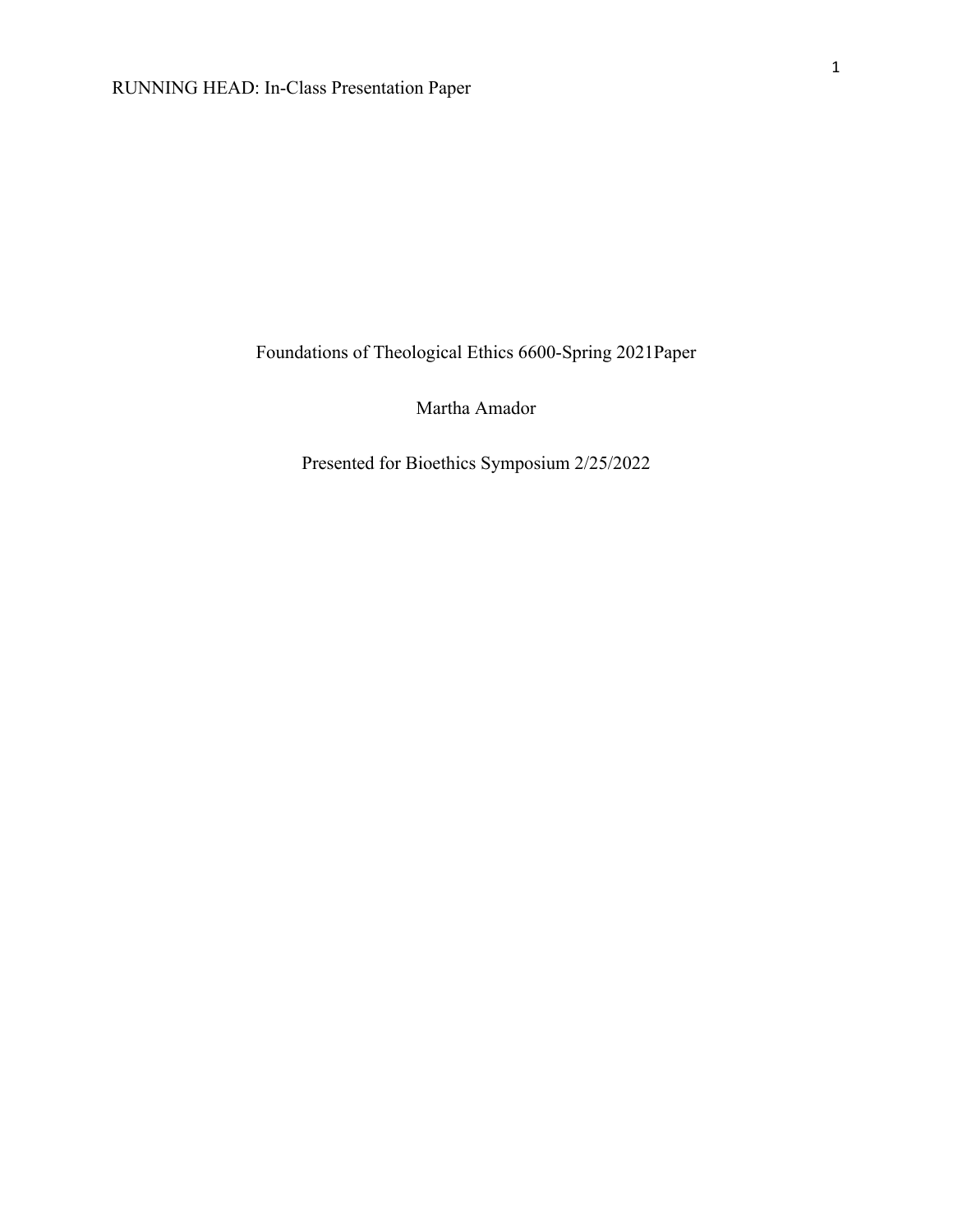"Radical Dependence and the *Imago Dei*: Bioethical Implications of Access to Healthcare for People with Disabilities" by Mary Jo Iozzio"

In this paper, I will take up a brief account of the essay "Radical Dependence and the Imago Dei: Bioethical Implications of Access to Healthcare for People with Disabilities by Mary Jo Iozzio. I will highlight the historical impact of the "prevalence of disability worldwide" with an exploration into the liberation theology of disability. I will draw attention to two overarching theological themes, the *imago Dei* and the body of Christ, with the anthropology of relationality and radical dependence. Finally, I shall provide an understanding of disability ethics, focusing on the principles of human dignity and justice in healthcare access among patients with disabilities.

Author Iozzio begins with a historical account of disability prevalent within our world. It is essential to bring awareness and advocacy to address people's rights with disabilities. According to the World Bank, "One billion people, or 15% of the world's population, experience some form of disability. People with disabilities, on average as a group, are more likely to experience adverse socioeconomic outcomes than persons without disabilities" (World Bank). Iozzio argues the prevalence of disability is significantly higher in developing countries as the socioeconomic factors of poor education, poorer health, unemployment, and poverty are all significant components. People with disabilities are more susceptible to chronic health conditions and 'greater risk of premature death.' Initially, Iozzio notes to define the working definition of disability given in the WHO, which states, "Disability is the umbrella term of impairments, activity limitations, and participation restrictions, referring to the negative aspects of the interaction between an individual with a health condition and that individuals contextual factors of environmental and personal factors" (Iozzio, 235).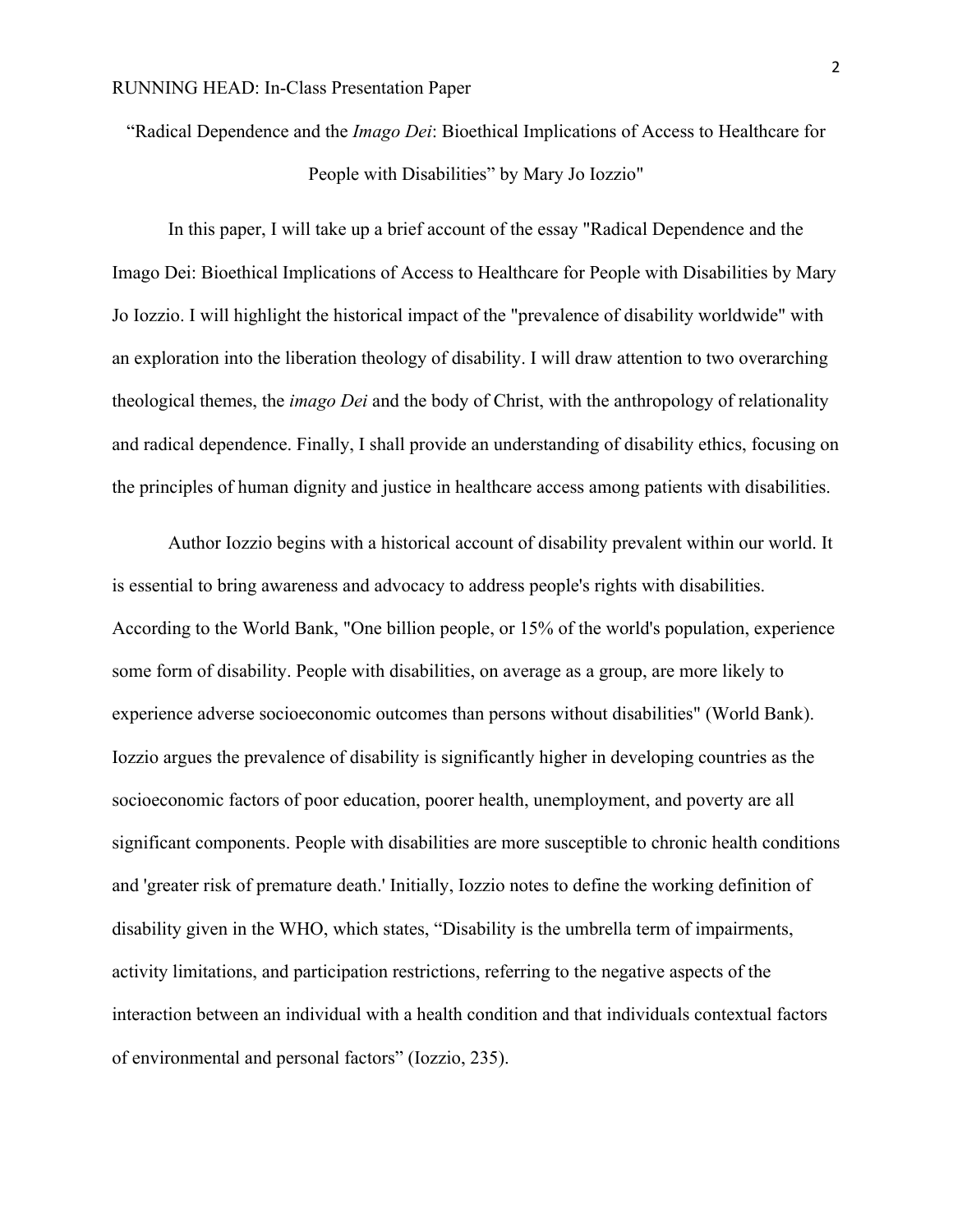People with disabilities have struggled against unfair and partial perceptions and social stigma. Iozzio brings to light the recognition of 'learning ableism' within society. The parallel approach of people who are non-disabled who view themselves as superior to people with disabilities is compared to the "learning of racism." The hidden notion is that "prejudices built into the normalizing systems of power and authority have been used to segregate and oppress by those dominant populations" (Iozzio, 238). Within America, the stigma of disability caused marginalization and an oppressed minority. From World War II, a disability of rights movement began in providing veterans with disabilities assistance. The campaign progressed with the civil rights movement when minority groups started to call for equality for people with disabilities. In '1973, the Rehabilitation Act' passed. This act provided civil rights for people with disabilities. This movement moved forward with the passing of the Individual with Disabilities Education Act (IDEA), and finally the "American with Disabilities Act (ADA) in 1990." These acts protected the inclusion of children with disabilities into classrooms and the rights of parents in educational decisions regarding their children. Furthermore, the American with Disabilities Act (ADA) prohibits discrimination against equal treatment within employment, public services, and public accommodations.

## **The Liberation Theology of Disability**

In the characterization of ableism, liberation theology of disability brings forth a differing but illuminating perspective. Author Iozzio attributes religion as a cultural factor enmeshed with complex social and political forces of "power, access, and privilege." The liberation theology of disability demonstrates how all three cultural aspects of religious, social, and political elements offer a foundation for people's rights with disabilities. Moreover, the cultural factor of religion presents a transcendent discussion that depicts an idea of hope and belief in the rights of people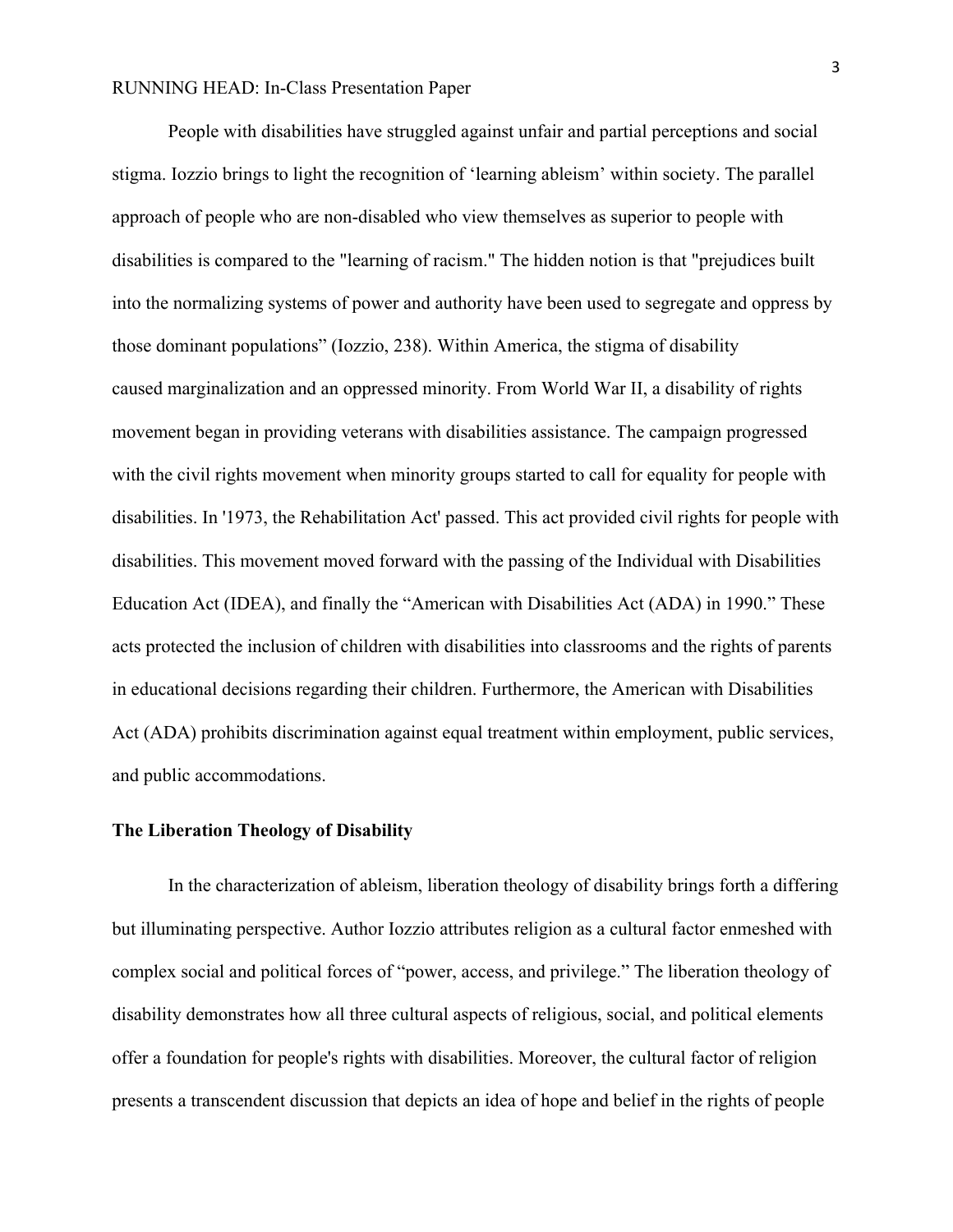with disabilities. This transcendent discussion reflects how spirituality measures the quality of life and the subjectivity of people with disabilities lives. Furthermore, the teaching within Catholicism of "preferential option for the poor" emphasizes, "God holds a special love, a preferential love for the poor and those who suffer social injustice" (Danforth, Curran, Dorr). The liberation theology of disability draws attention to a pragmatic faith that acknowledges everyday living experiences shaping cultural factors of people with disabilities into a more transcendent view.

### **Imago Dei (Image of God)**

Iozzoi argues the theological anthropology of *imago Dei*, stating human beings are "made in the image and likeness of God." This relationality approach points to the essence of humankind and the relation human beings have with God. The author asserts God created all human beings in His image. Illustrating no distinction on people with disabilities or the "nondisabled." All human beings are equal.

Furthermore, Iozzoi emerges a "paradigm of relational dependence" that defines the Trinity doctrine into a union of diversity that shows both God and expresses His image. Iozzoi calls this the "Trinitarian diversity," which symbolizes the diversity of humans with the image of God within all people, including people with disabilities. In this case, the Trinity describes the unity of God, Jesus Christ, and the Holy Spirit. Three in one, the same, yet different deities. The diversity of the Trinity and dependence upon one another become humankind's expression. In a like matter, the diversity of humankind is dependent upon one another and forms the expression of our creation.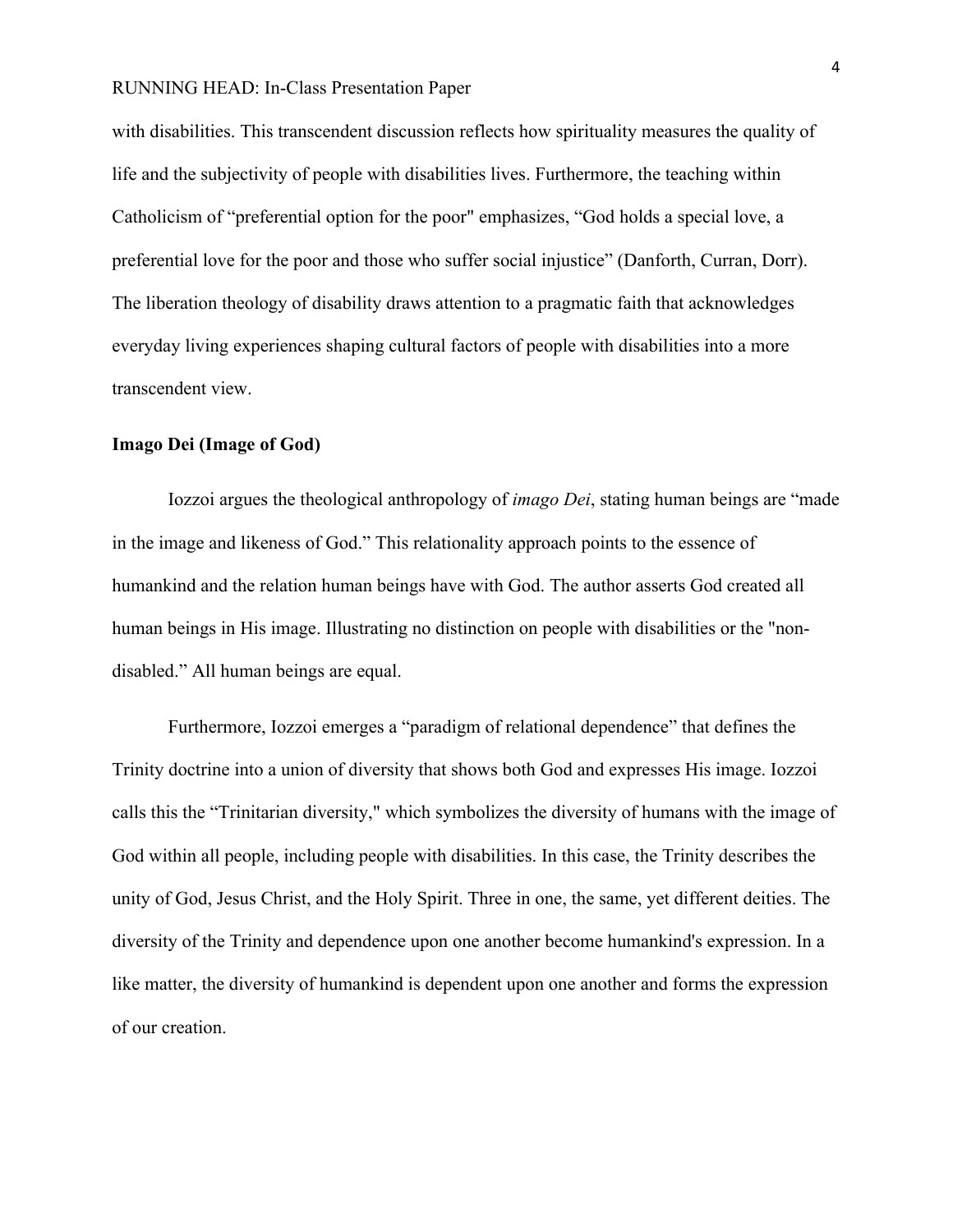Considering this, Iozzio approaches the relationality of dependence as interdependent. A radical dependency is presented in the demonstration of the Trinity once more. The interdependence of the Trinity is to be in a relationship. Therefore, Iozzoi remarks, "God reveals an interdependent relationality, whereas humankind expresses a dependent relationality of a radical kind where the image of God surrenders to radical dependence as the singularity unifying attribute of human relationality: to be is to-be-in-relationship" (Iozzoi, 244-245). Similarly, humans are created in the image of God, and the image of God includes the Trinity. Iozzoi implies having an interdependent relationship with each other. The result concludes that "to be a human is to be in a relationship" with others equally.

## **Principles of Bioethics and Healthcare Access**

Accordingly, to the theological themes of relationality and radical dependence, the principle of human dignity ought to incorporate healthcare access for people with disabilities. The equality of healthcare access is vital in addressing ethical problems in fairness and valuable worth to all individuals to live a good quality life. People with disabilities have the right to healthcare access and the establishment that healthcare can bring the ultimate goals of promoting human well-being and the human flourishing of our society.

The principle of human dignity employs the worth of a person. It strengthens the shaping of adequate healthcare in identifying healthcare as a right for people with disabilities. Notably, human dignity has no awareness of socioeconomic status, gender, disabilities, or social determinants. It exists viewed as in the theological description discussed above "Humans are made in the image and likeness of God" (Genesis1:27). Human dignity is the central priority of providing healthcare needs to our society. Its impact contributes to the main focus of decision-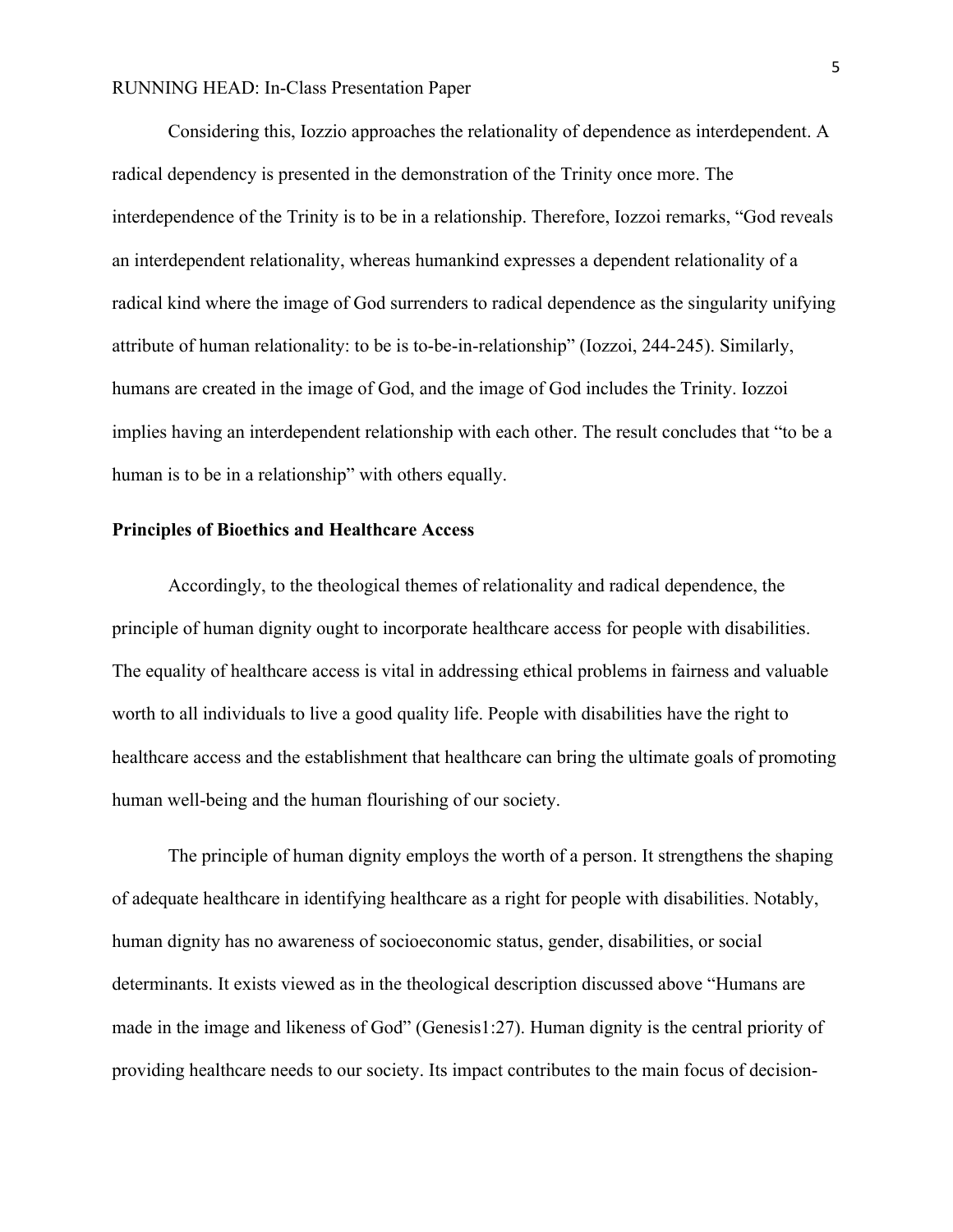making for ethical goals in healthcare and promotes quality of life in society as it places value for all healthcare given. Therefore, human dignity has a framework of two dimensions that work together to promote human well-being. Human dignity encompasses both universal and particular human dignity. "Universal human dignity" draws attention to the equality of all human worth. Whereas "particular human dignity" expands to an individual's needs that create a good quality of life. These two dimensions implement quality healthcare services for people with disabilities.

Human dignity embraces all the principles of bioethics. Both autonomy and justice as ethical principles provide equality and a "concern and respect of others." The principle of justice determines the distribution of healthcare services and includes equality among different perspectives. Iozzoi argues that there are still many dimensions of injustices in healthcare towards people with disabilities. As claimed, Iozzoi gives accounts of cases where the absence of the principle of human dignity was disregarded with patients with disabilities by practitioners and forgoing needed medical treatment. An experience given describes a case where healthcare practitioners believed patients with developmental disabilities had a different threshold for pain, causing the physician to send the patient home, resulting in not receiving the adequate healthcare needed.

To conclude, applications of ethical principles remain a challenge in healthcare with people with disabilities. Furthermore, with the prevalence of disability worldwide, the issue of injustice and inequality of people with disabilities persist. However, disability can be seen differently through the liberation theology of disability and the existence of the relationality and radical dependence of the Trinity. Suppose the paradigm of radical dependent relationality is applied. In that case, it can create a more significant systemic and social change for people living